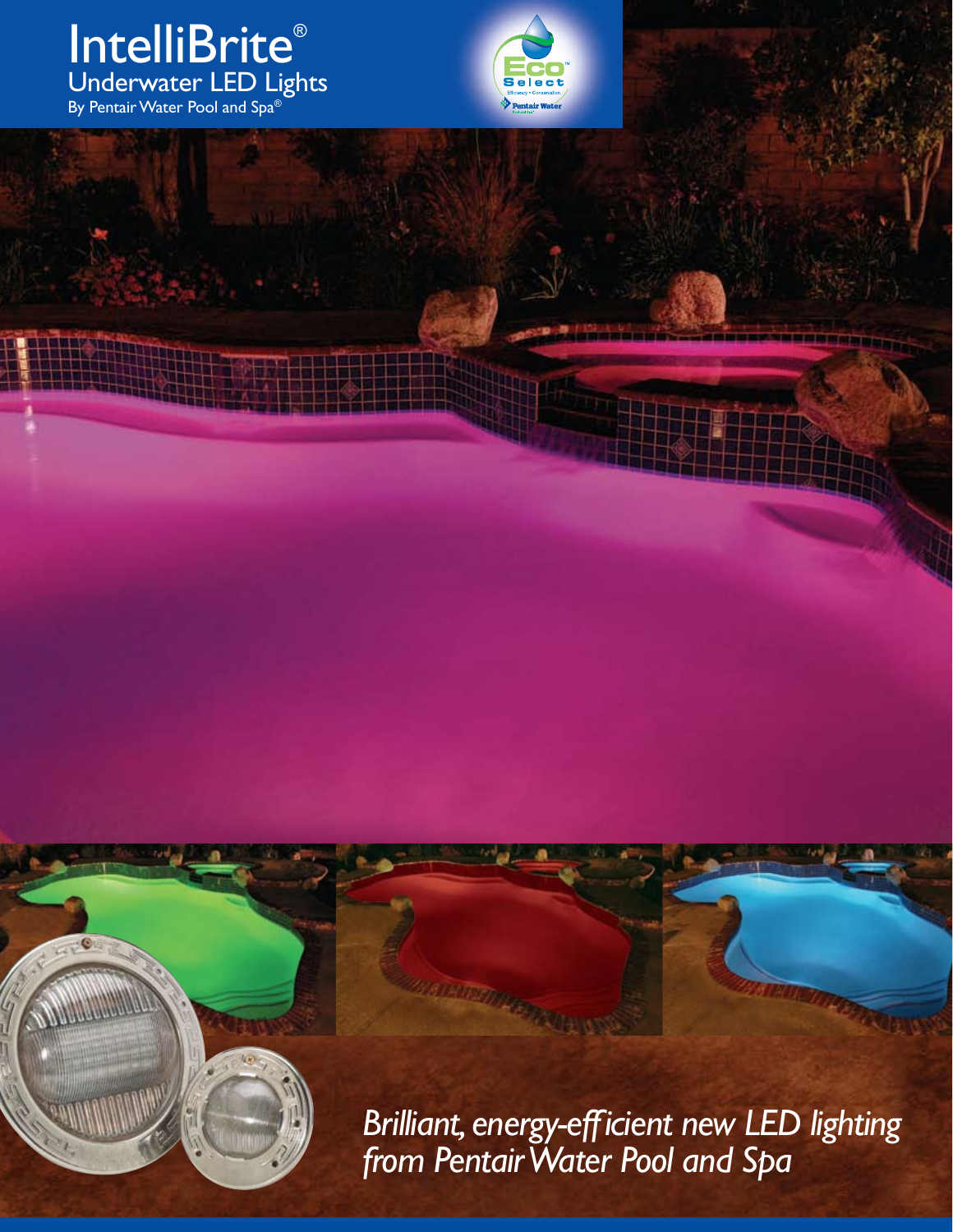# A breakthrough in color lighting drama and versatility

IntelliBrite®\* color-changing pool and spa lights feature LED technology—the wave of the future in energy-efficiency, lifetime value, quality of light, and the ability to control it.

With IntelliBrite, combinations of individual colored LEDs are mixed and matched to achieve a vibrant spectrum of colors. These combinations are power sequenced to illuminate and cycle through colors at varying speeds, and in different sequences of color. Combined with a custom reflector and unique lens design, the IntelliBrite is the brightest and most efficient underwater LED light available.

- **•**IntelliBrite needs only 37 watts to create the same light output as traditional incandescent and halogen pool lights at 161 watts—more than 75% less! And IntelliBrite spa lights use only 23 watts for the same light output compared to 47 watts for traditional lights.
- **•** Cool running LED lights are durable, solid state technology with no internal filament to wear out.
- **•** Unlike many LED pool lights, the IntelliBrite lights continue to work even when a single LED fails.

*\*Patent Pending*

The result is a virtually endless range of dramatic underwater lighting effects at your command. Poolside nights go from great to spectacular.

- **•** Set one of 5 predetermined fixed colors to match or create the mood for the evening... and change it at will.
- **•**Select from 7 popular "color shows" that come pre-programmed into IntelliBrite. Selections include slow scrolls through various color ranges for a mesmerizing and calming routine, to rapid-fire color changes that build energy and excitement for your evening.
- **•**Enjoy the even distribution of the brightest LED light in the market combined with a custom reflector and lens designed to eliminate glare and "hot spots."



**Standard Light Shows**















 $\sqrt{\frac{1}{2}}$ 

S*Am* Mode: Cycles through the color spectrum of the S*Am*® light



Romance Mode: Slow transition for a mesmerizing and calming routine

California Sunset Mode: Dramatic transitions of orange, red and

magenta tones

American Mode: Patriotic red, white and blue transition

Caribbean Mode: Transitions between a variety of blues and greens

Royal Mode: Cycle that selects only rich, deep tones of color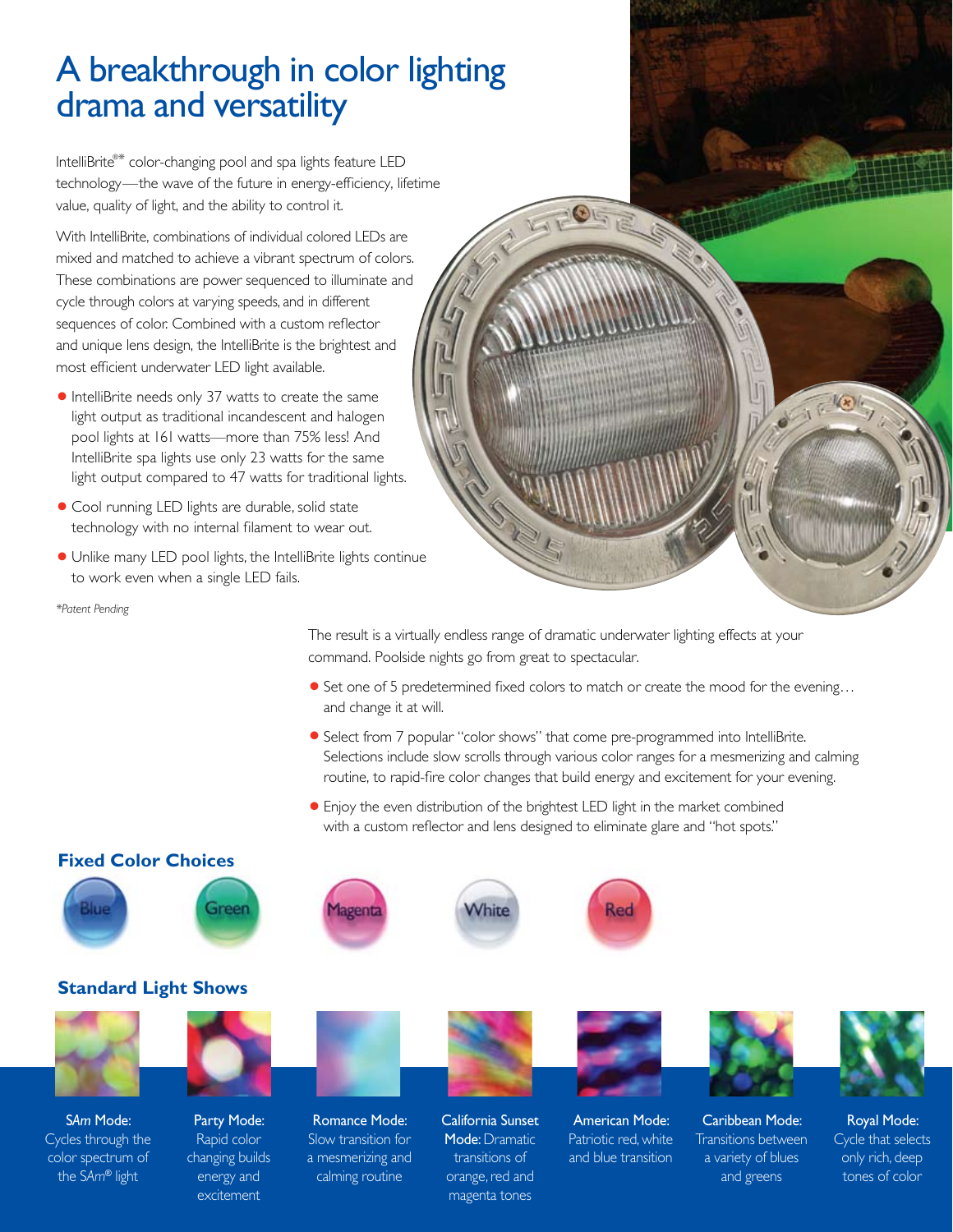

## No other LED light offers the brightness or freedom of IntelliBrite

Pentair engineers have raced past competing LED lights a number of ways.

- **•** IntelliBrite technology makes use of the brightest LEDs available.
- **•** A superior reflector design assures more light is directed toward the pool bottom to further increase intensity and color effects, while minimizing glare.
- **•**Superior lens geometry distributes light in an optimum way to avoid "hot spots" on the pool bottom. Light intensity and color are distributed more uniformly throughout your pool.
- **•**IntelliBrite allows a greater number of standard light programs and greater ability to create your personal, magical light shows.
- **•** IntelliBrite works with IntelliTouch® or EasyTouch® control systems, the ultimate choices in pool, spa and poolscape equipment automation. In effect you transfer programming and control of IntelliBrite to a central system that controls all your other backyard and pool features.

IntelliBrite is clearly the new standard in color-changing underwater lighting creativity and value.



Drawing shows unique lens and reflector designs which combine to provide superior light beam distribution.

UL listed only when using Pentair niches for use in swimming pools, spas and water fountains.